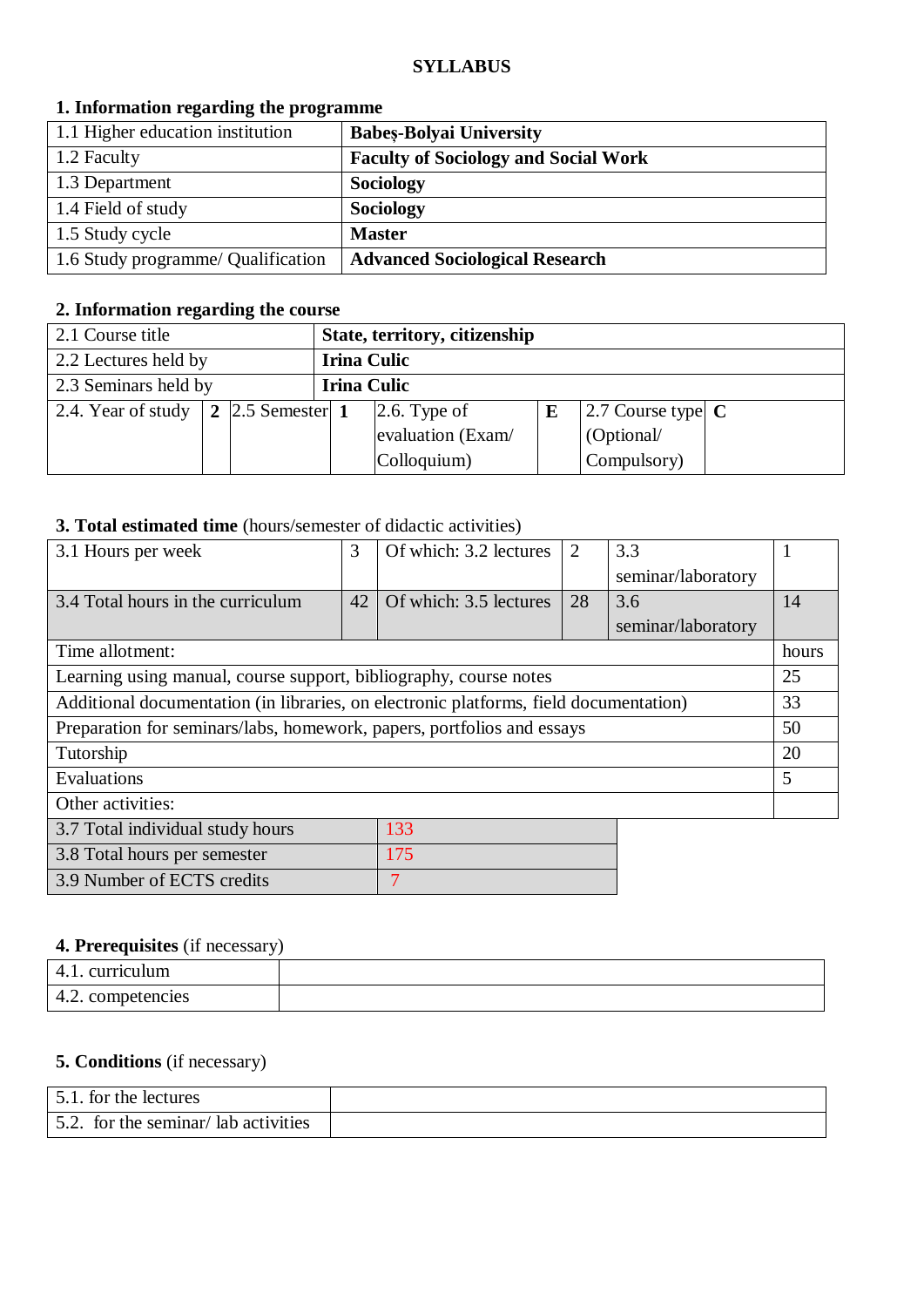# **6. Specific competencies acquired**

|                              |              | Understand state analytically.                                                                     |
|------------------------------|--------------|----------------------------------------------------------------------------------------------------|
| Professional<br>competencies |              | Understand how public policies are shaped and function.                                            |
|                              |              | Familiarize with the conceptual and methodological tools required to deal with complex processes   |
|                              |              | related to the workings of the state and its global embeddedness. Understand and conceptualize     |
|                              |              | how power works in society, how order is maintained.                                               |
|                              |              |                                                                                                    |
|                              |              | Read and understand highly complex text in English; ability to summarize in a meaningful way       |
|                              |              | complex pieces; capacity to translate complex texts into clear and concise ideas.                  |
| Transversal                  | competencies | Write brief and longer texts discussing and critically appraising aspects of public policy, social |
|                              |              | process, institutional workins.                                                                    |
|                              |              |                                                                                                    |

# **7. Course Objectives** (outcome of the acquired competencies)

| 7.1 General objective of the<br>course  | Understanding the social relationships that give rise to the discourse about the<br>state, its institutionalized forms, and its everyday manifestations.<br>Clarify the main ways to conceptualize the state and the social processes that<br>involve it, discussing the analytic relation between state, territory, and<br>citizenship. |
|-----------------------------------------|------------------------------------------------------------------------------------------------------------------------------------------------------------------------------------------------------------------------------------------------------------------------------------------------------------------------------------------|
|                                         |                                                                                                                                                                                                                                                                                                                                          |
| 7.2 Specific objective of the<br>course | Understand and recognize the ways state function in various aspects of<br>everyday life and how it shapes the individuals and the social froms in which<br>individuals are embedded                                                                                                                                                      |

# **8. Content**

| o. Content                                             |                           |         |
|--------------------------------------------------------|---------------------------|---------|
| 8.1 Lectures and                                       | Teaching methods          | Remarks |
| 8.2 Seminars                                           |                           |         |
| Introduction                                           | Interactive<br>$\bullet$  |         |
|                                                        | exposure                  |         |
|                                                        |                           |         |
|                                                        | Conversation<br>$\bullet$ |         |
|                                                        |                           |         |
| State as object of analysis. A cartography fo the      | • Interactive             |         |
| state.                                                 | exposure                  |         |
| A. State-centered theories (I. Marx, Polsby, Dahl,     | Explanation               |         |
| Bachrach & Baratz, Lukes. II. Hunter, C. Wright        | Conversation              |         |
| Mills, Domhoff, Putnam)                                |                           |         |
| B. Society-centered theories (Weber, Mann,             |                           |         |
| Skocpol)                                               |                           |         |
| State as historical object. First states. Formation of | Interactive               |         |
| modern states in Europe: militarism, political         | exposure                  |         |
| community, social justice (Tilly, Rokkan, Giddens,     | Explanation               |         |
| Jessop).                                               | Conversation<br>$\bullet$ |         |
|                                                        |                           |         |
| What is state? Issues of conceptualization. (Nettl,    | Interactive<br>$\bullet$  |         |
| Abrams, Bourdieu)                                      | exposure                  |         |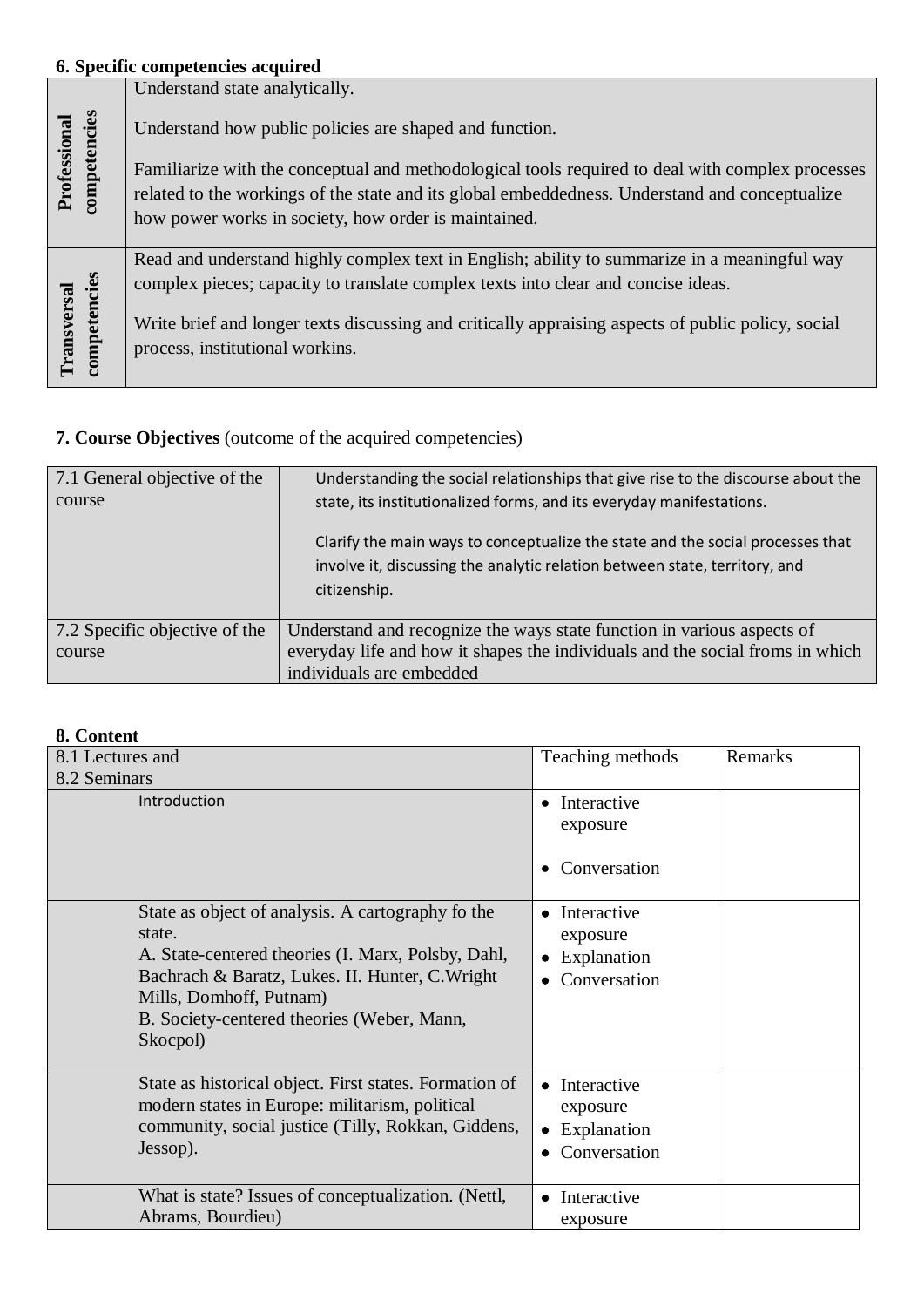|                                                                                                                 | • Explanation                                                                                 |
|-----------------------------------------------------------------------------------------------------------------|-----------------------------------------------------------------------------------------------|
| State's space. Territory, society, representation.                                                              | • Interactive<br>exposure<br>• Explanation<br>• Conversation<br>• Didactical<br>demonstration |
| Statue as architect: modernizing projects,<br>representation and legibility.                                    | • Interactive<br>exposure<br>• Explanation<br>Conversation<br>• Didactical<br>demonstration   |
| Territory and borders: on the capacity to control<br>movement                                                   | • Interactive<br>exposure<br>• Explanation<br>• Conversation<br>• Didactical<br>demonstration |
| Subject and population. Disciplinary regimes,<br>governmentality. (Foucault)                                    | • Interactive<br>exposure<br>• Explanation<br>• Conversation<br>· Didactical<br>demonstration |
| State, control, and regulation: on accounting<br>objects and populations                                        | • Interactive<br>exposure<br>• Explanation<br>Conversation<br>• Didactical<br>demonstration   |
| State as ethnographer: governing colonies, creation<br>of populations.                                          | • Interactive<br>exposure<br>• Explanation<br>• Conversation<br>• Didactical<br>demonstration |
| State and the production of gender. Population<br>control through gender policy and policing of<br>sexuality.   | • Interactive<br>exposure<br>• Explanation<br>Conversation<br>• Didactical<br>demonstration   |
| The concept of citizenship. The tensed relation<br>between nation, population, political community,<br>citizen. | • Interactive<br>exposure<br>• Explanation<br>• Conversation<br>• Didactical<br>demonstration |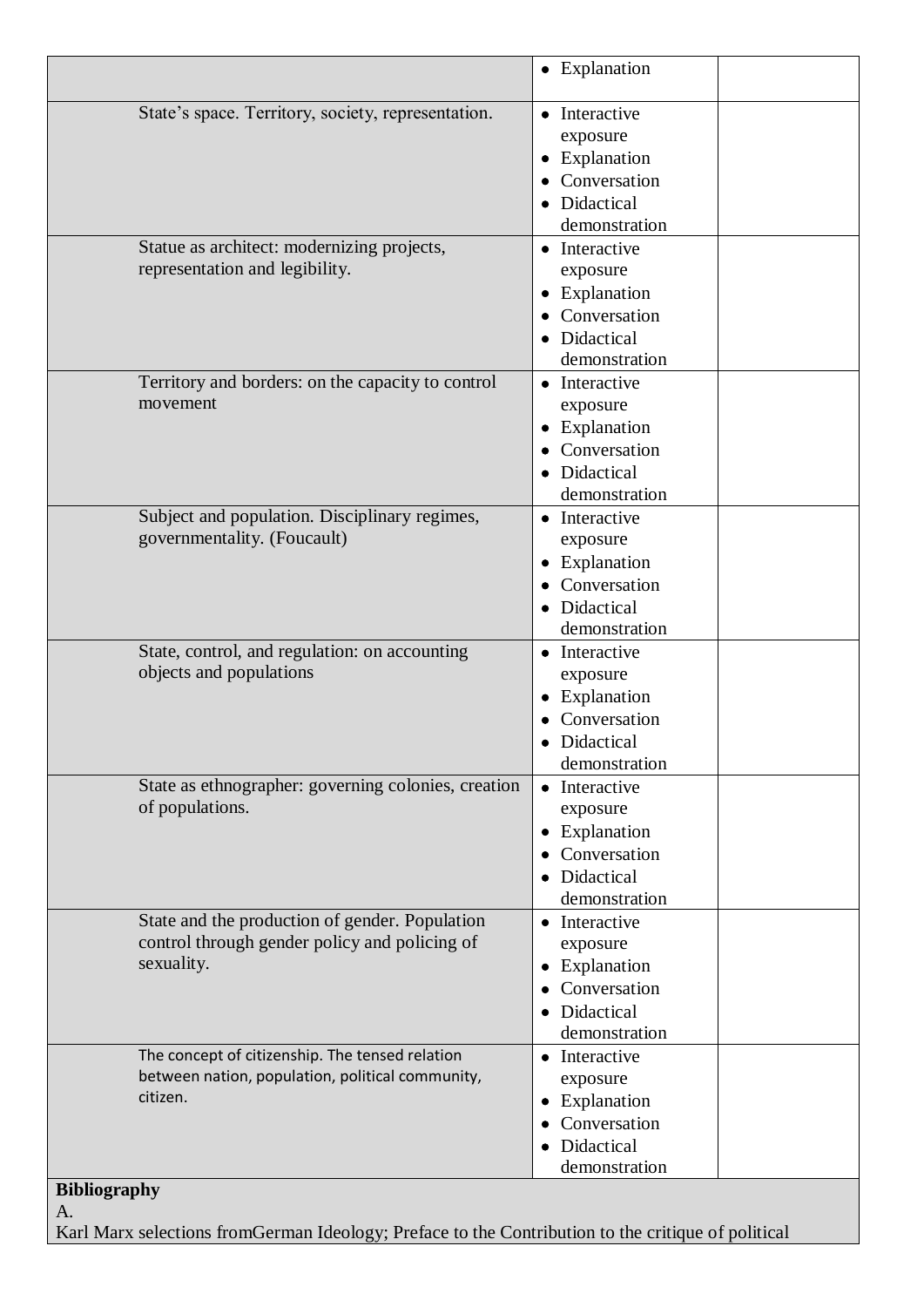### economy; The Capital.

Nelson Polsby. 1960. "How to study community power: The Pluralist Alternative." Journal of Politics 22(3): 474-84.

Peter Bachrach and Morton Baratz. 1962. "Two faces of Power." American Political Science Review 56(4): 947-952.

Steven Lukes. 2005. Power. A Radical View. London: Palgrave Macmillan. (second, revised edition) Charles Wright Mills. 1956. The Power Elite. Oxford: Oxford University Press.

http://www.thirdworldtraveler.com/Book\_Excerpts/PowerElite.html

William Domhoff. 1967. Who Rules America. MacGraw Hill. (fourth edition)

http://sociology.ucsc.edu/whorulesamerica/

# B.

Max Weber. 1978 [1922]. "Domination by Economic Power and by Authority," "Characteristics of Modern Bureaucracy," "The Power Position of the Bureaucracy," pp. 941-948, 956-963, 990-992 in Economy and Society, Guenther Roth and Claus Wittich, eds. Berkeley: University of California Press. \*Michael Mann. 1984. "The Autonomous Power of the State: Its Origins, Mechanisms and Results." European Journal of Sociology 25(2): 185-213.

Peter Evans, Theda Skocpol and Dietrich Rueschmeyer. 1985. "Introduction" and "On the road toward a more adequate understanding of the State" in Putting the State back in, Cambridge: Cambridge University Press, pp. 347-366.

Robert L. Carneiro. 1970. "A Theory of the Origin of the State: Traditional Theories of State Origins are Considered and Rejected in Favour of a New Ecological Hypothesis." Science, vol. 169, pp. 733-738. \*Robert M. Schacht. 1988. "Circumscription Theory. A Critical Review." American Behavioral Scientist, vol.31(4), pp. 438-448.

Charles Tilly (coord.). 1975. The Formation of Nation States in Western Europe. Princeton: Princeton University Press.

Anthony Giddens. 1987. The Nation-State and Violence. Berkeley and Los Angeles: University of California Press.

Bob Jessop. 1990. State Theory. Putting Capitalist States in Their Place. University Park, PA: Pennsylvania State University.

Stein Rokkan, "Nation-Building: A Review of Models and Approaches." Current Sociology, vol.19(3), 1971, pp. 7-38.

Thomas Janoski et al (eds). 2005. The Handbook of Political Sociology. States, Civil Societies, and Globalization. Cambridge: Cambridge University Press. C1, pp. 1-30.

Baudouin, Jean. 1999 c1998. Introducere în sociologia politică. Timişoara: Amarcord, pp. 57-88.

Anderson, Perry. c1974. Lineages of the Absolutist States. London & New York: Verso.

Bendix, Reinhard (c1977, 1996), Nation-Building and Citizenship. Studies of Our Changing Social Order, Transaction Publishers, New Brunswick USA & London UK.

Clastres, P. 1977. Society against the State. Blackwell, Oxford.

Hall, John A. (ed.). 1986. States in History. Basic Blackwell, Oxford.

Hall, John A., Ikenberry, G.John. 1989. The State. Open University Press, Milton Keynes.

Poggi, Gianfranco. 1978. The Development of the Modern State: a Sociological Introduction. Stanford University Press, Stanford, CA.

Poggi, Gianfranco. 1990. The State. Its Nature, Development and Prospects. Polity Press, Cambridge. Service, E. 1975. Origins of State and Civilization, Norton, New York.

Sicker, Martin. 1991. The Genesis of the State, Praeger, New York.

\*Pierre Bourdieu. 1994. "Rethinking the State: Genesis and Structure of the Bureaucratic Field." Sociological Theory 12(1): 1-18. În românește: "Spiritul statului. Geneza și structura câmpului birocratic". În Rațiuni practice, București: Editura Meridiane, pp. 72-109.

J. P. Nettl. 1968. "The State as a Conceptual Variable." World Politics 20(4): 559-592. Philip Abrams. 1988. "Notes on the difficulty of studying the State." Journal of Historical Sociology 1(1): 58-89.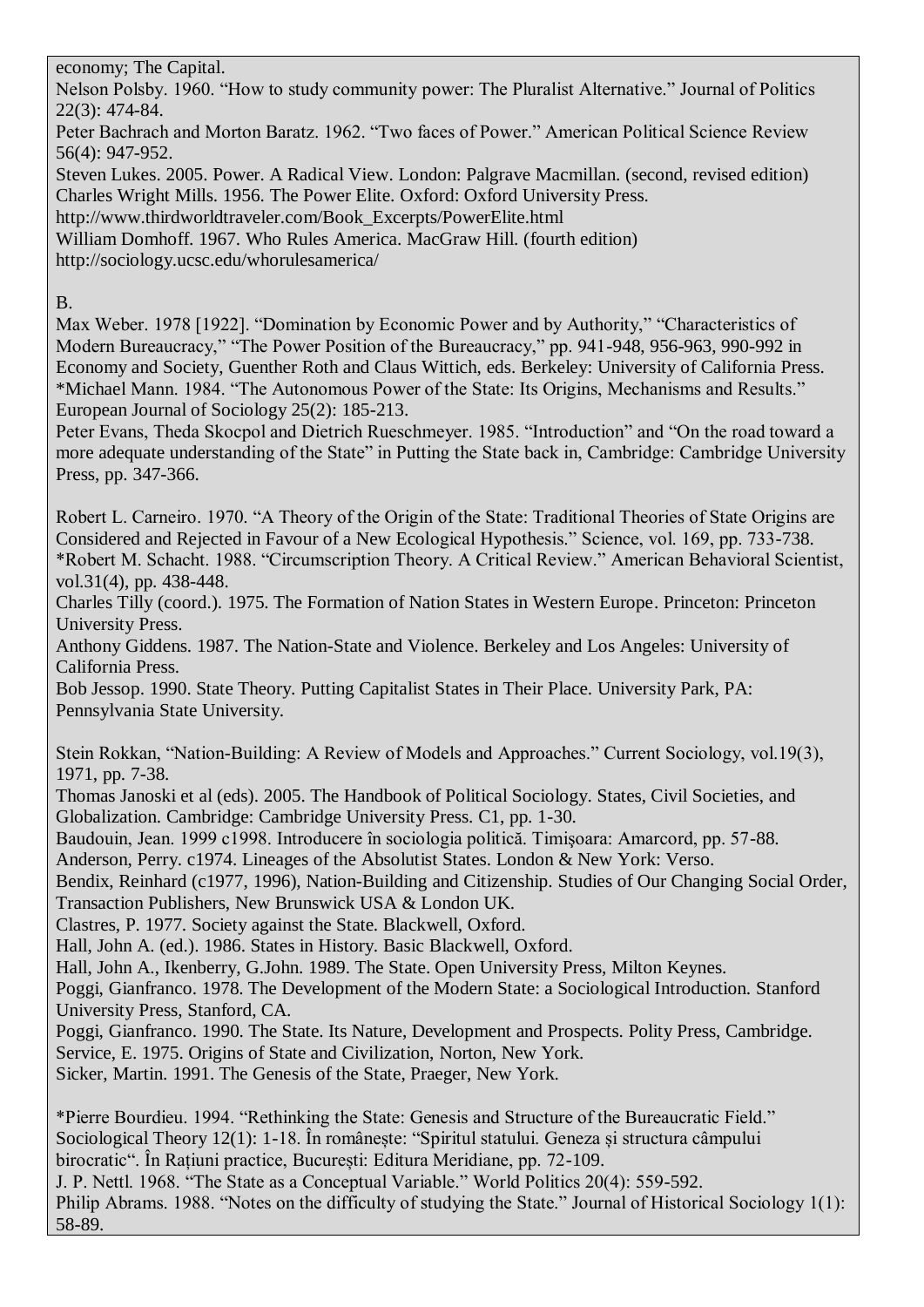Ernst H. Kantorowicz. 2014 (c1957). Cele două corpuri ale regelui. Iași: Polirom. Capitolu 1-ProblemaȘ Rapoartele lui Plowden, pp. 22-35.

Irina Culic. 2010. "State of Imagination: Embodiments of Immigration Canada." The Sociological Review, Vol. 58 (3), pp. 343-360.

Bob Jessop. 2001. "Bringing the State back in (yet again): reviews, revisions, rejections and redirections." International Review of Sociology, 11(2): 149-173.

\*Henri Lefebvre. 1999. "Space and the State." in State/Space. A Reader. Neil Brenner et al (eds). pp. 84- 100.

James Ferguson and Akhil Gupta. 2002. "Spatializing States: Toward an Anthropology of Neoliberal Governmentality." American Ethnologist 29(4): 981-1002.

Akhil Gupta. 1995. "Blurred Boundaries: The Discourse of Corruption, the Culture of Politics, and the Imagined State". American Ethnologist, 22(2): 375-402.

Elisabeth Cullen Dunn. 2008. "Postsocialist Spores: Disease, Bodies, and the State in the Republic of Georgia." American Ethnologist 35(2): 243-258.

\*James C. Scott. 1998. Seeing Like a State. How Certain Schemes to Improve the Human Condition Have Failed. New Haven and London: Yale University Press. [capitolele 1 și 4]

[\*James C. Scott. 2007. În numele statului. Modele eșuate de îmbunătățire a condiției umane. Iași: Polirom.]

Tania Murray Li (2005)"Beyond "the State" and Failed Schemes." American Anthropologist 107(3): 383- 394.

Michael Herzfeld. 2006. "Spatial Cleansing. Monumental Vacuity and the Idea of the West." Journal of Material Culture 11(1-2): 127-149.

Timothy Mitchell (ed.). 2000. Questions of Modernity. Minneapolis & London: University of Minnesota Press. C1: The Stage of Modernity, pp. 1-34

James Ferguson and Akhil Gupta. 2002. "Spatializing States: Toward an Anthropology of Neoliberal Governmentality." American Ethnologist 29(4): 981-1002.

Neil Brenner . 1999. "Beyond state-centrism? Space, territoriality, and geographical scale in globalization studies." Theory and Society. 28(1): 39–78.

\* Claudia Aradau. 2004. "The Perverse Politics of Four-Letter Words: Risk and Pity in the Securitisation of Human Trafficking." Millennium: Journal of International Studies 33(2), pp. 251-277.

John Torpey. 1998. "Coming and Going: On the State Monopolization of the Legitimate 'Means of Movement'." Sociological Theory 16(3): 239-259.

Peter Nyers. 2012. "Moving Borders. The Politics of Dirt". Radical Philosophy 174 (Jul/Aug 2012) / Commentary. (downloads 2015)

Wendy Brown. 2014 (paperback). Walled States, Waning Sovereignty. New York: Zone Books. Engin F. Isin, Greg M. Nielsen. 2008. Acts of Citizenship. London & New York. Zed Books. Leyla J. Keough. 2006. "Globalizing 'Postsocialism:' Mobile Mothers and Neoliberalism on the Margins of Europe." Anthropological Quaterly 21(3): 431-461.

\*Michel Foucault. c1974, 1997. A supraveghea si a pedepsi. Bucuresti: Humanitas. Capitolul 1, Partea a treia [Disciplina], Corpurile Docile. pp. 203-248.

Michel Foucault. 1991. "Governmentality," pp. 87-104 in The Foucault Effect: Studies in Governmentality, edited by Graham Burchell, Collin Gordon, and Peter Miller. Chicago: University of Chicago Press.

Nicholas Rose and Peter Miller. 1992. "Political Power Beyond the State." British Journal of Sociology 43(2), 173-205.

Michel Foucault. 1982. "The Subject and Power." Critical Inquiry 8(4): 777-795.

Michel Foucault. 2007. Lecture on 11 January 1978, in Security, Territory, Population. Lectures at the Collège de France, 1977-1978. Basingstoke: Palgrave Macmillan, pp. 1-27.

Michel Foucault. 2008. Lecture on 10 January 1979, in The Birth of Biopolitics. Lectures at the College de France, 1978-1979. Basingstoke: Palgrave Macmillan, pp. 1-25.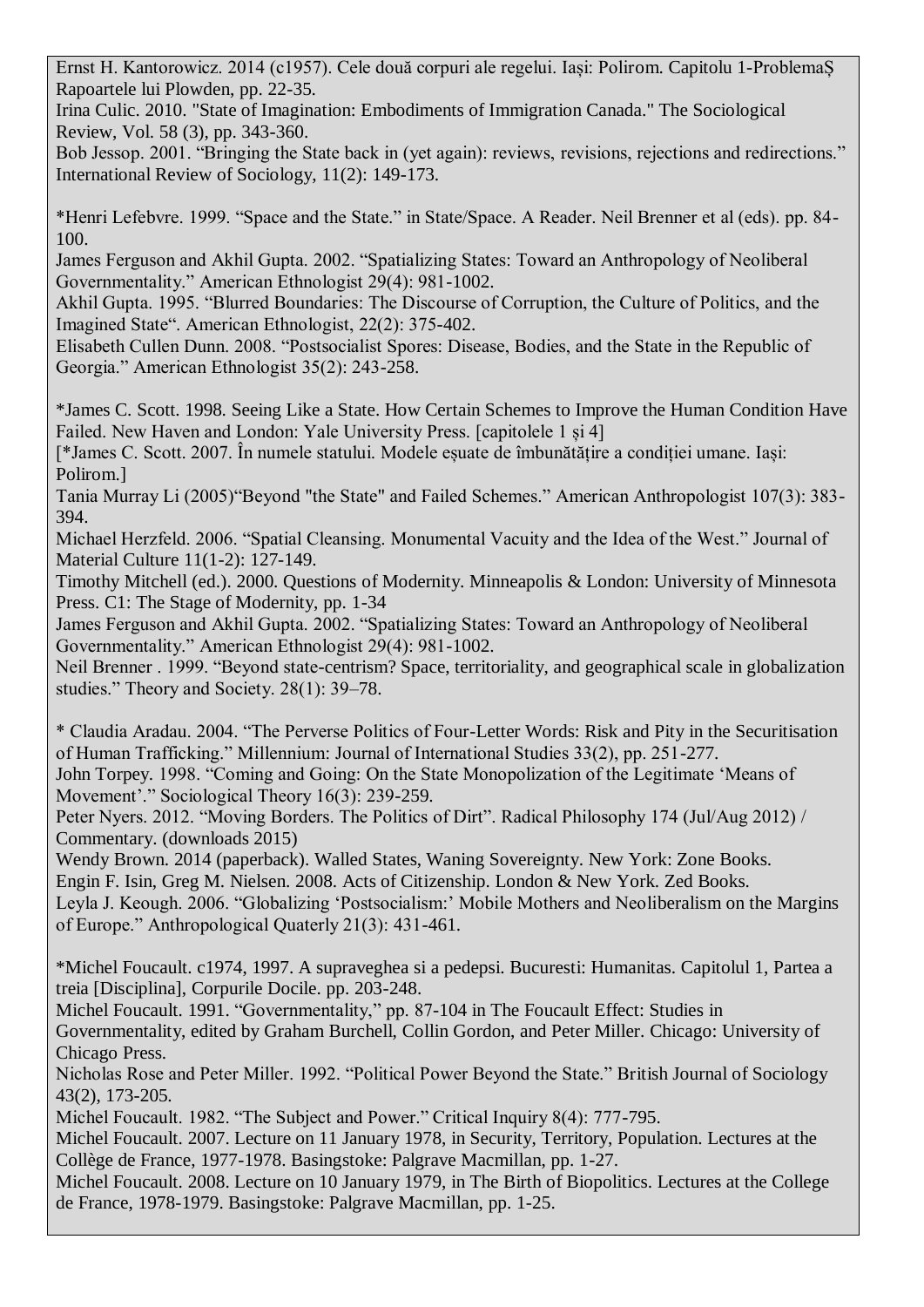\*Martha Poon. 2009. "From New Deal Institutions to Capital Markets: Commercial Consumer Risk Scores and the Making of Subprime Mortgage Finance." Accounting, Organizations, and Society 34 (2009): 654-74.

Martha Poon. 2012. "Statistically Discriminating Without Discrimination." London School of Economics. Manuscript.

Claudia Aradau. "The Roma in Italy Racism as usual?" Radical Philosophy, 153 (March-April 2009) Claudia Aradau and Tobias Blanke. 2015. "The (Big) Data-security assemblage: Knowledge and critique". Big Data and Society. 2015: 1-12. DOI: 10.1177/2053951715609066

Jacob Silverman. 2014. "The Crowdsourcing Scam. Why do you deceive yourself?". The Baffler 26. http://thebaffler.com/salvos/crowdsourcing-scam

\*Ann Laura Stoler. 2002. Carnal Knowledge and Imperial Power: Race and the Intimate in Colonial Rule. Los Angeles: University of California Press. Capitolele 1-3.

Bruce Curtis: Census. The Politics of Population. State Formation, Statisticism and the Census of Canada, 1840-1875. Toronto: University of Toronto Press. C1, 4, pp. 24-45, 134-170.

Benedict Anderson. 1991. Imagined Communities. London: Verso. (2nd edition) C 10. Census, Map, Museum. p. 163-185.

Arjun Appadurai. 1996. "Number in the Colonial Imagination." In Modernity at Large. Cultural Dimensions of Globalisation. Minneapolis: University of Minnesota Press: 114-36.

Timothy Mitchell . 1988. Colonising Egypt. Los Angeles: University of California Press.

\*Gail Kligman. 1998. The Politics of Duplicity. Controlling Reproduction in Ceausescu's Romania. Berkeley: University of California Press.

[\*Gail Kligman. 2000. Politica Duplicitatii. Controlul reproducerii in Romania lui Ceausescu. Bucuresti: Humanitas.]

\*Lynne Haney. 1996. "Homeboys, Babies, Men in Suits: The State and the Reproduction of Male Dominance." American Sociological Review 61(5): 759-778.

Gail Kligman. 1992. "The Politics of Reproduction in Ceausescu's Romania. A Study in Political Culture." East European Politics and Societies 6(3): 364-418.

Cynthia Weber. 1998. "Performative States." Millennium: Journal of International Studies. 27(1): 77-95. MacKinnon, Catharine. 1989. Toward a Feminist Theory of the State. Cambridge, MA: Harvard University Press. (in special capitolele 1-4).

Ann Shola Orloff. 1999. "Motherhood, Work, and Welfare in the United States, Britain, Canada, and Australia." in State/ Culture. State Formation after the Cultural Turn. George Steinmetz (ed.) Ithaca and London: Cornell University Press.

R. W. Connell (1990) "The State, Gender, and Sexual Politics: Theory and Appraisal." Theory and Society 19(5): 507-544.

\*Constantin Iordachi. 2009. "Politics of citizenship in post-communist Romania: Legal regimes, restitution of nationality and multiple memberships," in Rainer Bauböck, Bernhard Perchinig, Wiebke Sievers (eds.) Citizenship Policies in the New Europe, 2nd enlarged and updated edition. Amsterdam: Amsterdam University Press. pp. 177-209.

Rainer Bauböck. 2010. Dual Citizenship for Transborder Minorities? How to Respond to the Hungarian-Slovak Tit-for-tat. EUI Working Paper, RSCAS 2010/75.

Kántor, Zoltán. 2004. The Hungarian Status Law: Nation Building and/ or Minority Protection. Sapporo: Slavic Research Center, Hokkaido University.

Irina Culic. 2006. "Dilemmas of Belonging: Hungarians from Romania." Nationalities Papers 34 (2): 175- 200.

Levitt, Peggy and Rafael de la Dehesa. 2003. "Transnational Migration and the Redefinition of the State: Variations and Explanations." Ethnic and Racial Studies 26(4): 587-611.

Eugen Weber. 1976. Peasants into Frenchmen. The Modernization of Rural France, 1870-1914. Stanford, CA: Stanford University Press.

Weil, Patrick. 2002. Qu'est-ce qu'un français? Histoire de la nationalité française de la Révolution à nos jours. Paris: Grasset.